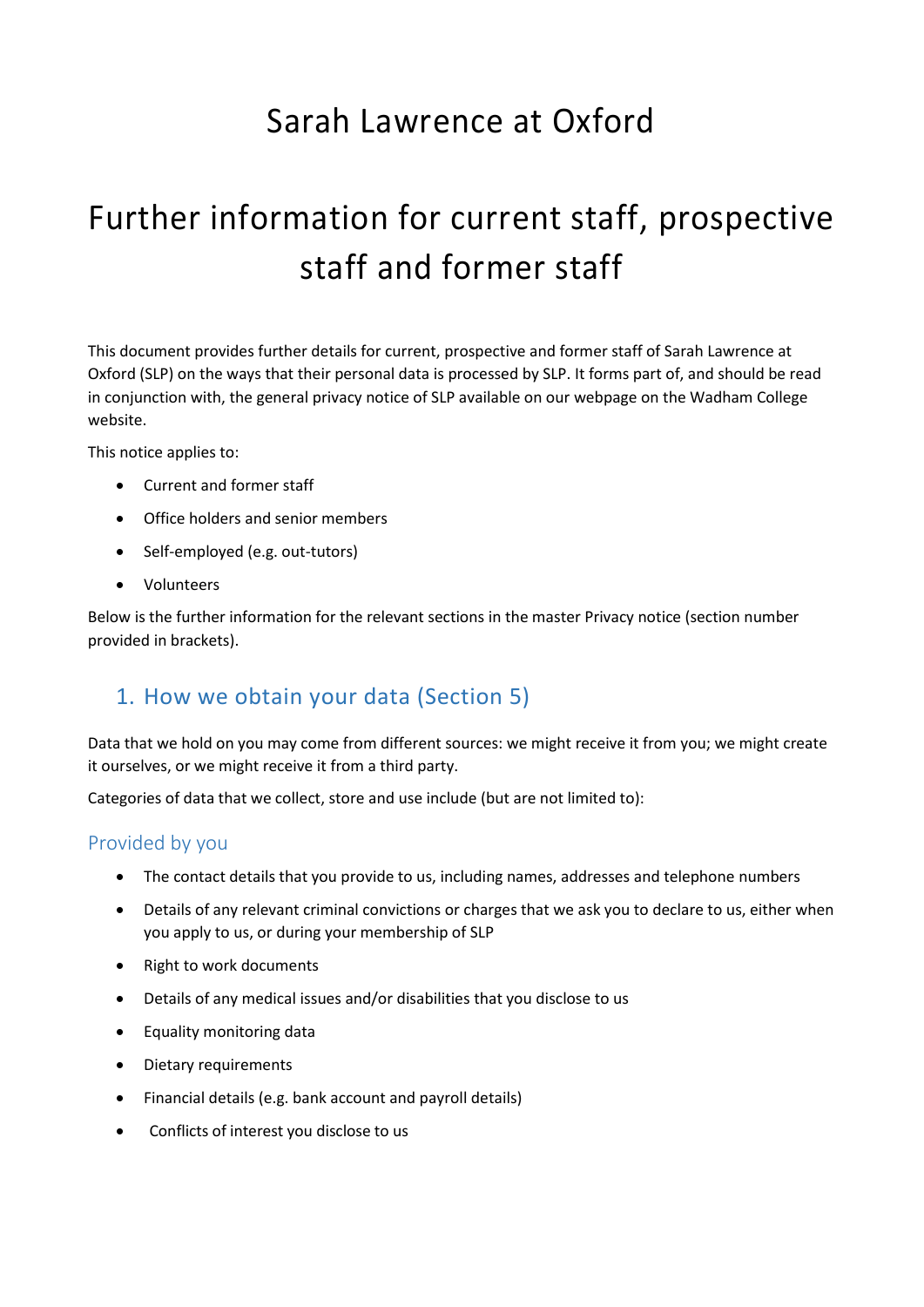Generated by us, the University of Oxford, or other third parties (for example pension providers)

- Your position, role, terms and conditions of employment
- Records relating to the recruitment process, application paperwork and any requests for special arrangements
- Records relating to the consideration of medical issues/disabilities whilst employed
- Pensions membership data
- Learning and development records (e.g. training details)
- Records regarding grievances, disciplinary and harassment proceedings (informal or formal)
- Photographs, audio and video recording

## 2. Details of our processing activities, including our lawful basis for processing (Section 9)

#### Data that you provide to us and the possible consequences of you not providing it

Most data that you provide to us is processed by us in order that we, and you, can each fulfil our contractual obligations and/or comply with obligations imposed by law. For example:

- Right to work: Copies of your passport, right to work, and visa information will be collected by us at the time of your application to enable us to comply with UK Immigration and Visa requirements. We may also be required by law to retain that data, along with related information (such as your application paperwork, shortlists and selection committee papers) until a certain point after your employment with SLP ends.
- Financial data: including your account number and sort code, BACS ID, NI number, salary, tax codes and payments information are collected by us at the time of your appointment to enable us to pay you in accordance with the contract between us.
- Conflict of Interest: You have a contractual obligation to inform us of relevant conflicts of interest affecting your involvement in SLP management and decision-making. Failure to do so may undermine the reputation and integrity of SLP, and / or Wadham College, and may have legal implications.

The consequences for any failure to provide such data will depend on the particular circumstances. For example, a failure to provide copies of your passport, right to work and visa information, may mean that we are unable to enter into, or continue, with your employment. A failure to notify SLP of relevant conflicts of interest may result in disciplinary proceedings being commenced.

Some data that you give to us is provided on a voluntary basis – you have a choice whether to do so. Examples include:

- Equality monitoring data, which is requested by the College as part of the equality monitoring that we undertake pursuant to our legal obligations under the Equality Act 2010.
- Disability and health condition information, which you may choose to provide to us in order that we can take this information into account when considering whether to make a reasonable adjustment.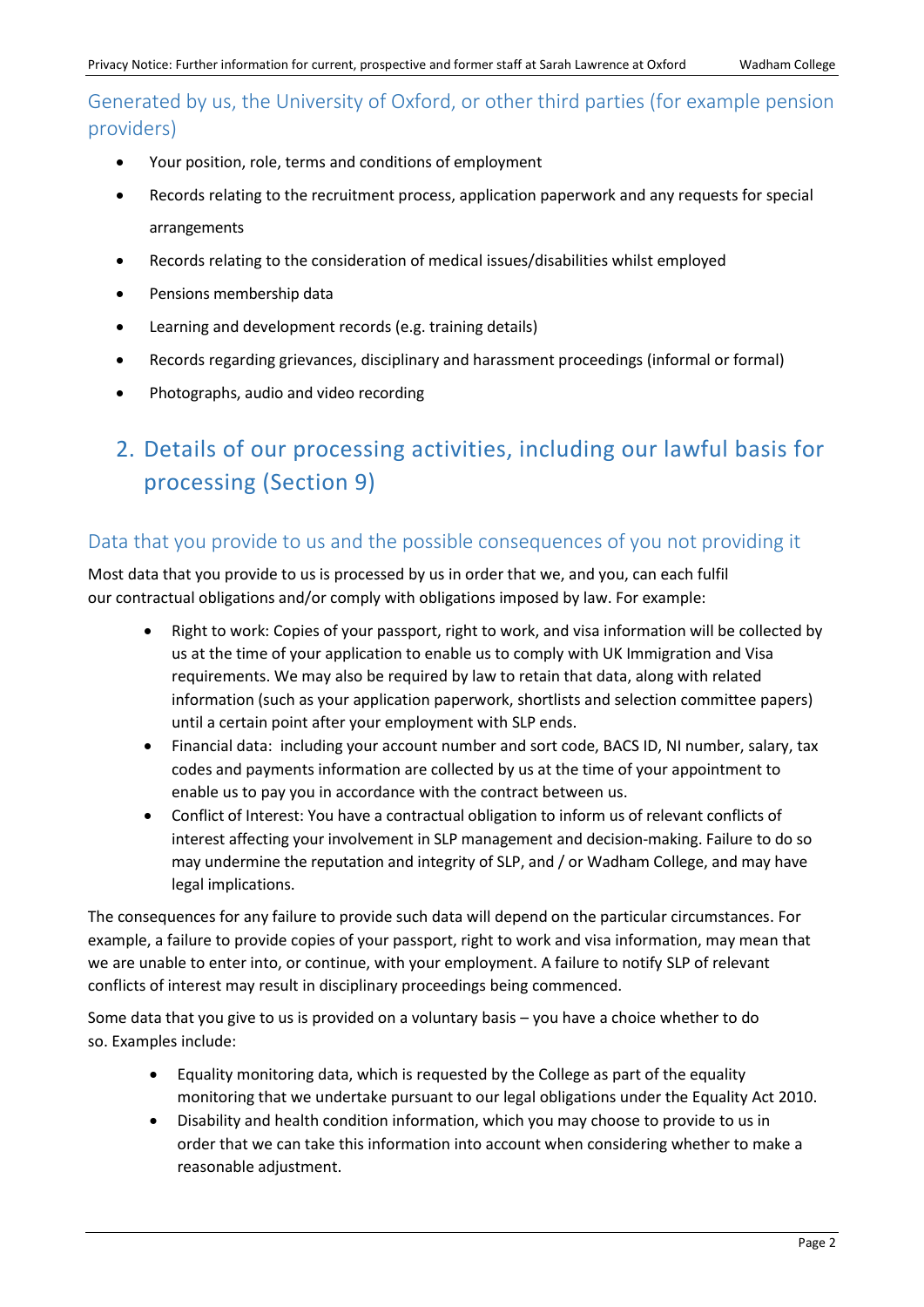#### Other sources of your data

Apart from the data that you provide to us, we may also process data about you from a range of sources. These include:

- Data that we generate about you, such as when processing your application or arranging payments by SLP;
- The University of Oxford, which operates a number of systems that Colleges have access to (e.g. teaching allocation records and schedules, online training);
- Your previous educational establishments and/or employers if they provide references to us;
- Fellow members of Wadham College, Sarah Lawrence College in New York, family members, friends, visitors and other contacts who may provide us with information about you if and when they contact us, or vice versa.

#### Examples of bodies to whom we are required by law to disclose certain data include, but are not limited to:

| Organisation                          | Why?                                                                                                                                                                                                                           |
|---------------------------------------|--------------------------------------------------------------------------------------------------------------------------------------------------------------------------------------------------------------------------------|
| Home Office; UK Visas and Immigration | To fulfil SLP's obligations as an employer.                                                                                                                                                                                    |
| HM Revenues & Customs (HMRC)          | Real time information released to HM Revenue & Customs (HMRC) in<br>order to collect Income Tax and National Insurance contributions (NICs)<br>from employees. This data is also shared with our accountants Wenn<br>Townsend. |
| Wenn Townsend                         | Wenn Townsend receive the information that you put onto the CAD &<br>Starter forms completed at the commencement of your employment.<br>This is to process the payroll and sent the relevant information to<br>HMRC.           |

Examples of bodies with whom we do share your data include but are not limited to include:

| Organisation                        | Why?                                                                                                                                                                                                                                                         |
|-------------------------------------|--------------------------------------------------------------------------------------------------------------------------------------------------------------------------------------------------------------------------------------------------------------|
| Sarah Lawrence<br>College, New York | Some information will be sent to SLC for statistical analysis to ensure the integrity of our<br>visiting student programme, and report on the academic progress of our students. SLC also<br>receive copies of the evaluation forms generated by our tutors. |

Examples of bodies to whom we may voluntarily disclose data, in appropriate circumstances, include but are not limited to:

| Organisation                                                                                                                                              | Why?                                                                                                                                                                                                                                                        |
|-----------------------------------------------------------------------------------------------------------------------------------------------------------|-------------------------------------------------------------------------------------------------------------------------------------------------------------------------------------------------------------------------------------------------------------|
| Universities Superannuation Scheme (USS); Oxford Staff<br>Pension Scheme (OSPS)                                                                           | In order to provide data required for the provision of<br>pensions by these providers.                                                                                                                                                                      |
| Other Colleges and/or permanent private halls within<br>the University of Oxford, University offices and/or<br>departments                                | Where a member is employed by, or connected to both<br>organisations, or are providing services in different<br>parts of the collegiate university, we may need to share<br>relevant data for the proper functioning of relevant<br>contracts and services. |
| Agencies with responsibilities for the prevention and<br>detection of crime, apprehension and prosecution of<br>offenders, or collection of a tax or duty | For the prevention, detection or investigation of crime,<br>for the location and/or apprehension of offenders, for<br>the protection of the public, and/or to support the<br>national interest.                                                             |
| Joint Supervisory Committee (JSC) for Visiting Student<br>Programmes                                                                                      | Some information, usually in anonymized form, will be<br>sent to the JSC for statistical analysis to ensure the<br>integrity of visiting student programmes.                                                                                                |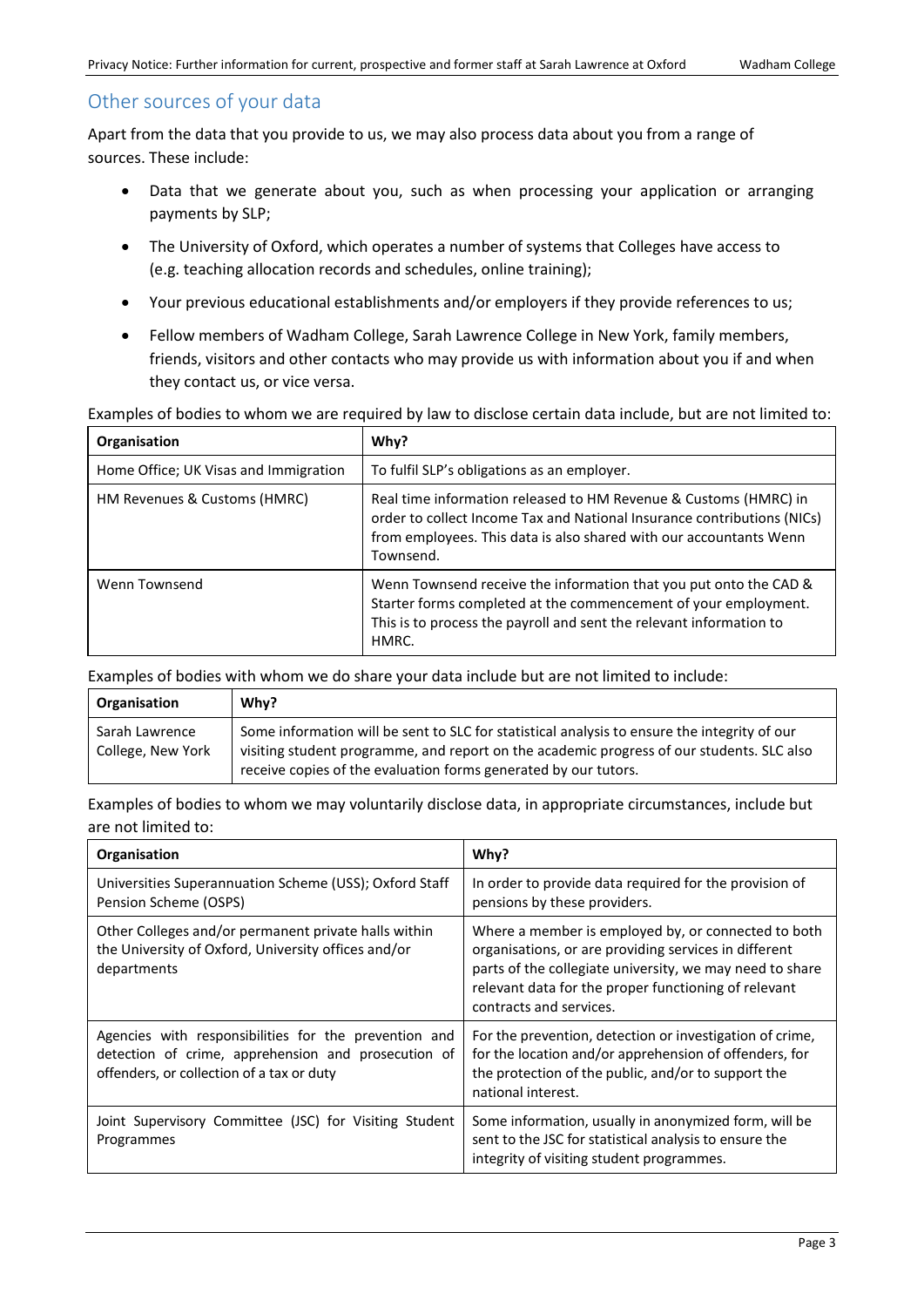## 3. How long we keep your data (section 12)

We retain your personal information for as long as necessary to fulfil the purposes for which it was collected, including for the purpose of satisfying any legal, accounting or reporting requirements.

The retention period, will depend on the category of the data. As a general guide, our expected retention periods are as follows (this is not exhaustive):

| <b>Expected retention period</b>                                                              | <b>Data</b>                                                                                                                                                                                                                                                                                                                                                                                                                                                                                   |
|-----------------------------------------------------------------------------------------------|-----------------------------------------------------------------------------------------------------------------------------------------------------------------------------------------------------------------------------------------------------------------------------------------------------------------------------------------------------------------------------------------------------------------------------------------------------------------------------------------------|
| One month/30 days                                                                             | CCTV footage (unless involving a conduct or health & safety matter<br>which is retained for 6 years)                                                                                                                                                                                                                                                                                                                                                                                          |
| One year following completion of the<br>process                                               | Room bookings and computer and email information (e.g. log-in<br>details, IT connection details)<br>Next of kin/emergency details (one year following the end of the<br>academic year)                                                                                                                                                                                                                                                                                                        |
| One year after the termination of<br>employment                                               | Allocation of access cards<br>IT password and access level information                                                                                                                                                                                                                                                                                                                                                                                                                        |
| One year after the end of the academic year<br>in which the event took place                  | Event and meal bookings                                                                                                                                                                                                                                                                                                                                                                                                                                                                       |
| Two years after the employment ends                                                           | Right to work documentation (e.g. copies of passport)                                                                                                                                                                                                                                                                                                                                                                                                                                         |
| Six years following the end of the academic<br>year in which the employment contract<br>ended | Recruitment records including probation periods and reference<br>details (provided by and in relation to you)<br>Equality monitoring data<br>Learning and development information, performance reviews,<br>sabbaticals, promotion details, flexible working requests. Grievance,<br>disciplinary, harassment (unless there is a legal requirement or<br>other lawful grounds for further retention). Capability cases<br>Medical records, Occupational Health reports, pastoral care records. |
| Seven years following the end of the<br>financial year in which the employment<br>ended       | Financial records including those related to payroll, pension<br>membership, benefits, conflict of interest.<br>Personal contact details (e.g. name, address, telephone)                                                                                                                                                                                                                                                                                                                      |
| Seven years from the date we learn of the<br>incident                                         | Records of information security incidents and of PC misuse incidents                                                                                                                                                                                                                                                                                                                                                                                                                          |
| 40 years                                                                                      | Records relating to an employee's exposure to asbestos, lead or<br>radiation                                                                                                                                                                                                                                                                                                                                                                                                                  |
| In perpetuity (permanent)                                                                     | Photographs (informal and formal) and records of cultural life<br>donated by members<br>References provided by SLP                                                                                                                                                                                                                                                                                                                                                                            |

### 4. Contact Details (Section 3)

If you have queries regarding the above information then please contact:

The Director, Sarah Lawrence at Oxford, Wadham College, Parks Rd, Oxford, OX1 3PN

01865 277975 slp@wadham.ox.ac.uk

A full record of our processing activity is available on request from the above person.